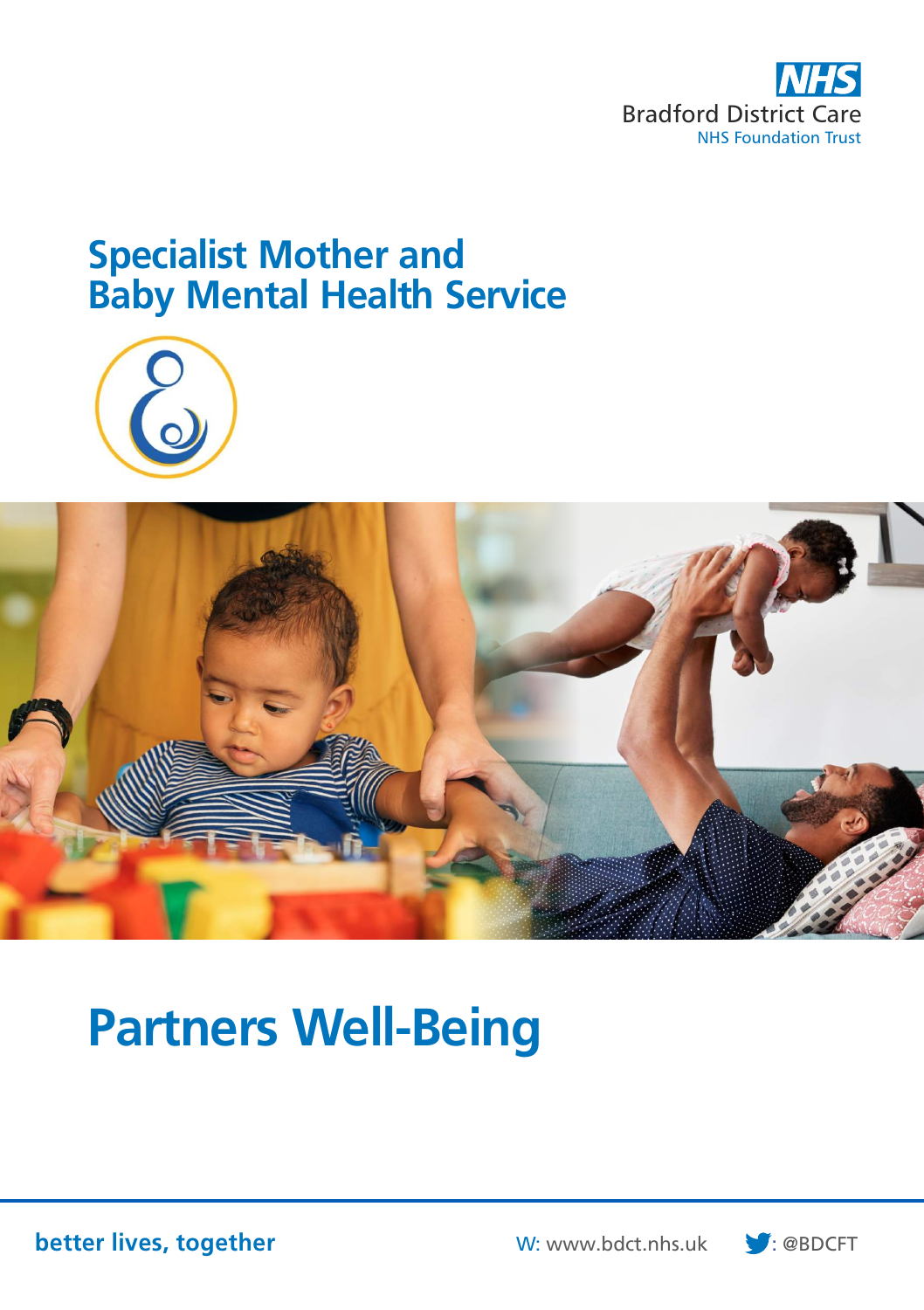**Congratulations on becoming a parent. Here is a booklet that you may find useful. It has lots of advice and activities (interventions) that could be of benefit to you during your transition into parenthood . If you would like to work through the booklet and would like to discuss or be supported through this, please contact a member of the Specialist Mother and Baby Mental Health Service (SMABS) team.**

**We wish you all the best in your transition into parenthood.**

## **Looking after relationships with your family**

#### **Your relationship with your partner**

Becoming a parent changes relationships and, although this is normal, it can be hard.

Try to talk to your partner about how you are both feeling, to gain a mutual understanding. Talking to each other gives you a chance to find out about anything that you or your partner is finding difficult or worrying.

As new parents, you will both be tired, and you both will need to get rest. It is intense to look after a baby and whoever is the main carer for the baby will need a break and a rest. A lack of sleep can have an impact on your mood and affect day-to-day life. Try to manage this by asking for support, if available.

#### **Bonding with your baby**

Studies show that the quality and quantity of baby-mother and babyfather contact has a direct impact on how secure children feel growing up. Being as hands-on as possible helps your bonding with your baby. Daily tasks like nappy changing, winding, bathing and feeding, are all opportunities to be with your baby, chat, play games and enjoy your relationship.

Talking and playing with your baby is a great way to build up a relationship, as this is what the baby enjoys.

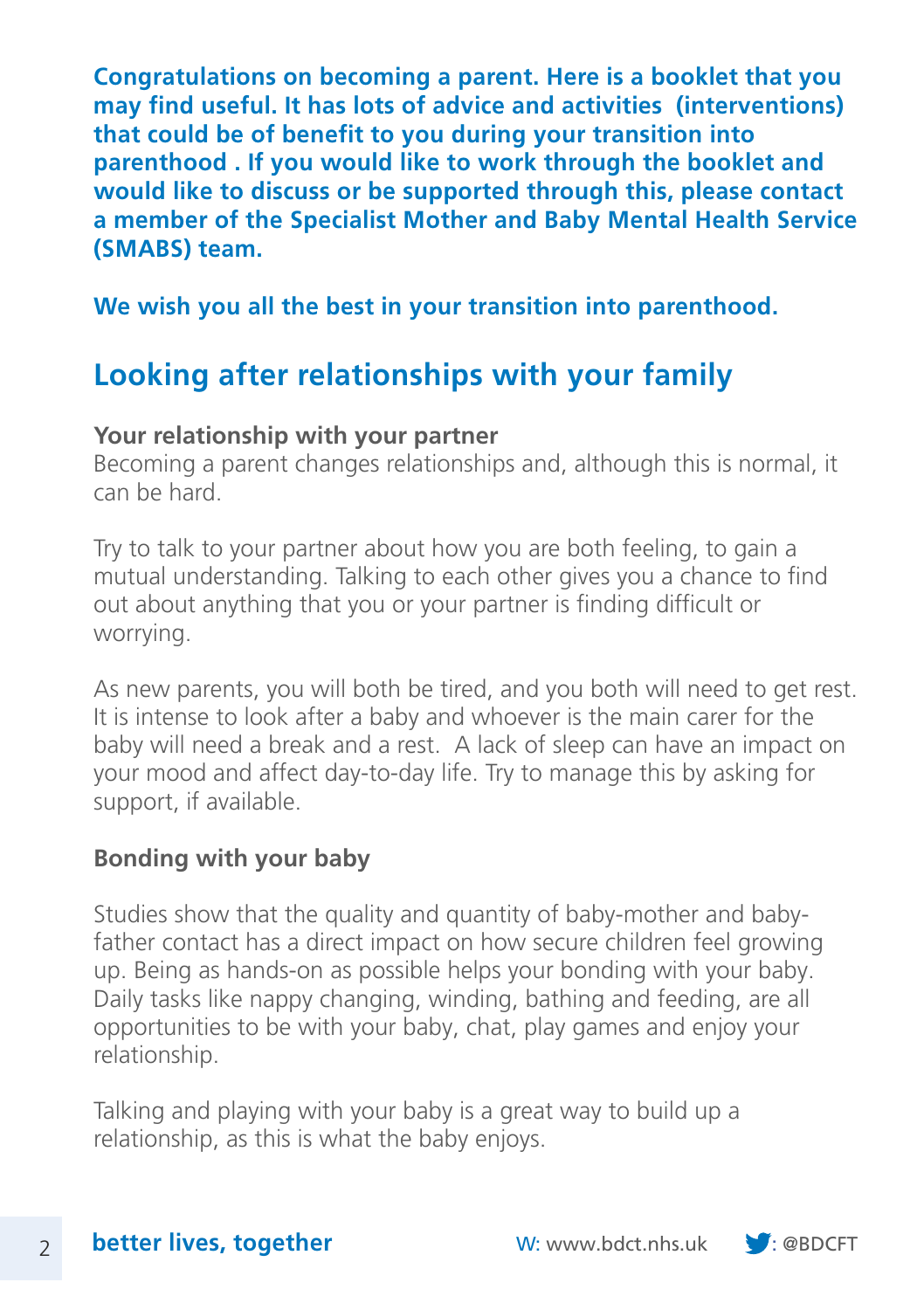## **Transition into parenthood**

#### **Roles and routines**

It can take time to adjust to becoming a parent, especially as some parents balance other roles such as being a worker. Babies take up a lot of time. For a while, you may find that your life begins to revolve around the baby. It can be useful to inform yourself as to what babies like and dislike at different stages. In the early months some tasks, like shopping, cooking, cleaning, even eating (!) may feel much trickier.

It takes time to adjust to a new routine after having a baby. You and your partner may have less time to do the things you enjoy. Working together so you both have some time to do activities on your own and activities that you enjoy together is great, but it may take some time to work out how to make this possible.

#### **Structuring your routine**

Things that we enjoy are good for our mental health. It could be useful to structure your daily routine to include a good balance of work, leisure and self-care as well as caring for and spending time with your baby. This can avoid you becoming overwhelmed and stressed. It is also useful to remember that as your child gets older it will become easier to get this mix in your life. Lack of sleep can have an impact on your mental wellbeing. Finding time to rest is important but can be a challenge with a new baby, try to work out a routine with your partner so you can both get the rest you need.

Breaking tasks down into smaller chunks can make them feel more manageable and help you feel less overwhelmed. Pacing yourself throughout day and taking advantage of the times when you have the energy to complete small jobs can help you when you aren't feeling your best.

#### **Wider family**

Remember to communicate with your wider family so they can offer support. It can be easy to isolate yourself and reject help when you're struggling but this may give you the time to reflect on your needs.

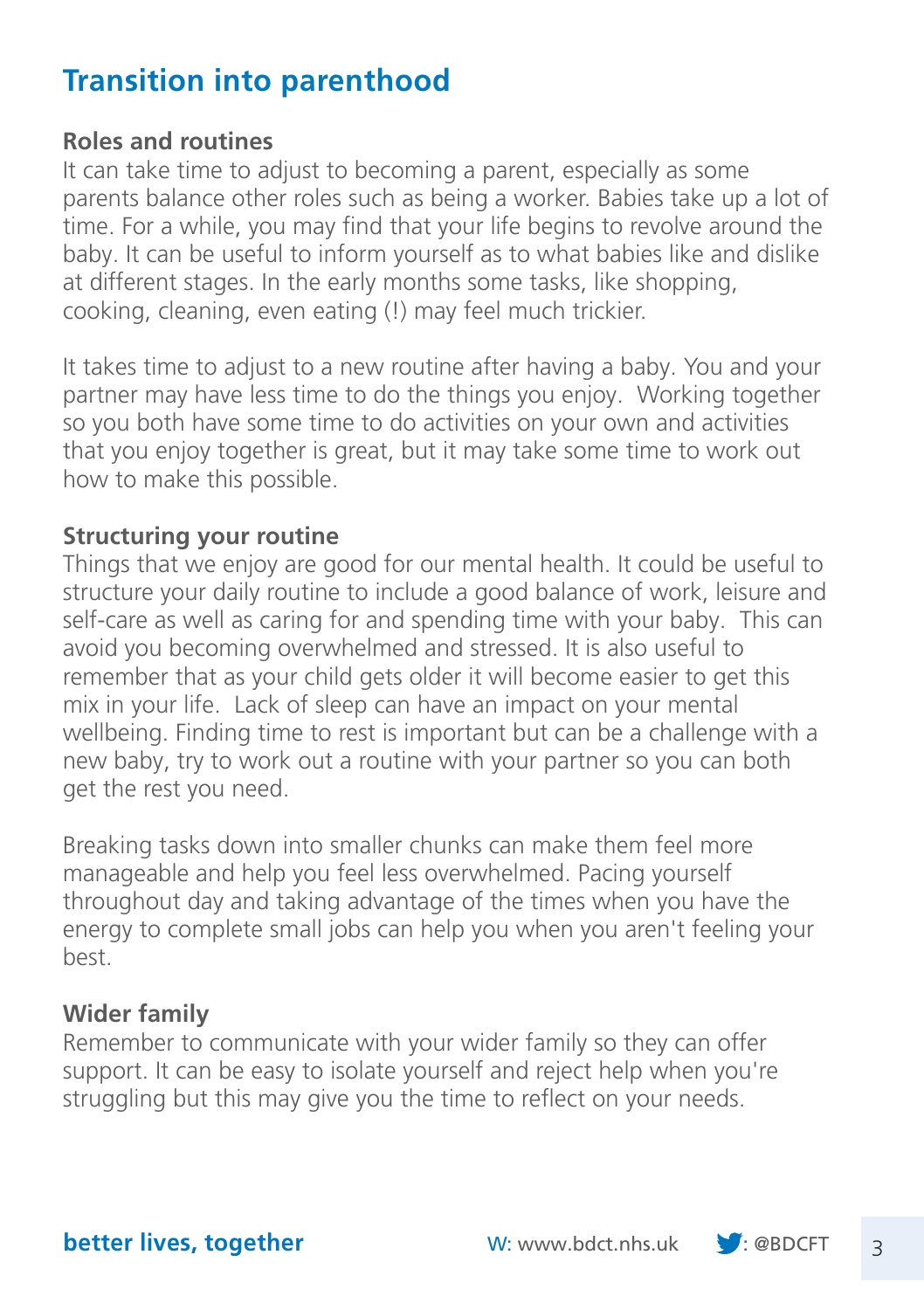#### **Our top tips for secure parent infant relationships**

- Babies are born ready to relate and they are communicating, look out for their non-verbal cues.
- Cuddling and stroking your baby helps their brain development.
- When your baby turns away during play it can be a sign they need to slow down.
- Babies have their own personality, enjoy getting to know your baby. Wonder to yourself about what might be going on in your baby's mind.

## **Raising awareness**

When you are feeling low, it is normal to think "why me? Am I the only one who feels like this? Why is life so difficult?"

You may have returned to work, meaning you have less time to spend with your baby and partner, which you expected to be a very exciting time in your life. This is a very common but difficult adjustment for most parents.

Feelings of low mood and anxiety are common in fathers during the perinatal period (which is classed as pregnancy and up to 1 year following birth). Studies completed by MIND into postnatal depression in fathers suggest that around one in five men experience depression after having a baby. In the UK, men are three times as likely to die by suicide.

If your partner is struggling with their mental health, it can be even more difficult to share how you're feeling with them. It is important to reach out for support for yourself, as well as your partner if it is needed. The NHS mood tracker is useful to measure your stress and mood and can help you understand how you are feeling. It can also provide advice on ways to get support. **https://www.nhs.uk/conditions/stress-anxietydepression/mood-self-assessment/** 

If your mood is low, or you feel anxious, please make an appointment with your GP. Medication and talking therapies can be helpful. Exercise can also help. Taking care of yourself with sleep and diet is important too. There are services there to help you. Speaking with your GP will help you identify what is best for you.

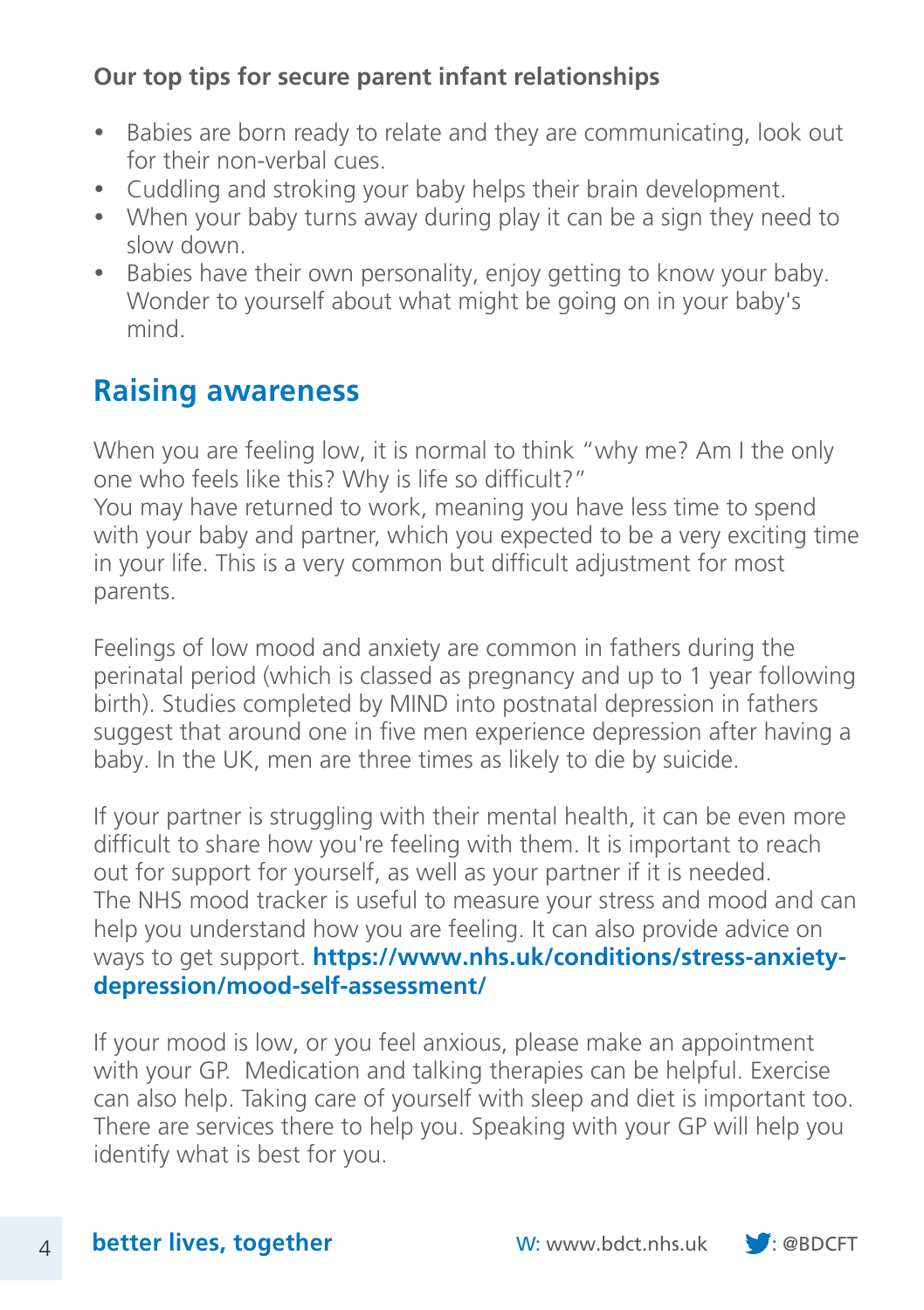## **Coping mechanisms: how to manage how you're feeling**

When you are feeling stressed, anxious or low in mood, you act in different ways in order to cope with this. Everyone copes in different ways, some of which can cause more harm to your mental health.

Take time to consider, what do you like to do to unwind after a difficult or stressful day?

| <b>Positive coping mechanisms</b>                                                                         | <b>Negative coping mechanisms</b>                                    |
|-----------------------------------------------------------------------------------------------------------|----------------------------------------------------------------------|
| Exercise<br><b>Mindfulness</b><br>Grounding techniques<br>Speak to a friend/family<br>Play with your baby | Alcohol use<br>Drug use<br>Gambling<br>Too much time on social media |

Grounding techniques can be used to ease anxieties and allow yourself to feel calmer. Examples include rainbow counting and box breathing:

- Rainbow counting focuses on looking for colours around the room, to help distract your mind.
- Box breathing focuses on using deep, long breaths to relieve stress.

Alcoholics Anonymous Phone: **0800 917 7650**  Website: **www.alcoholics-anonymous.org.uk** National Gambling Helpline Phone: **0808 8020 133** Website: **www.begambleaware.org**  Narcotics Anonymous Phone: **0300 999 1212** Website: **www.ukna.org** Talk to Frank Phone: **0300 123 6600 Text: 82111**

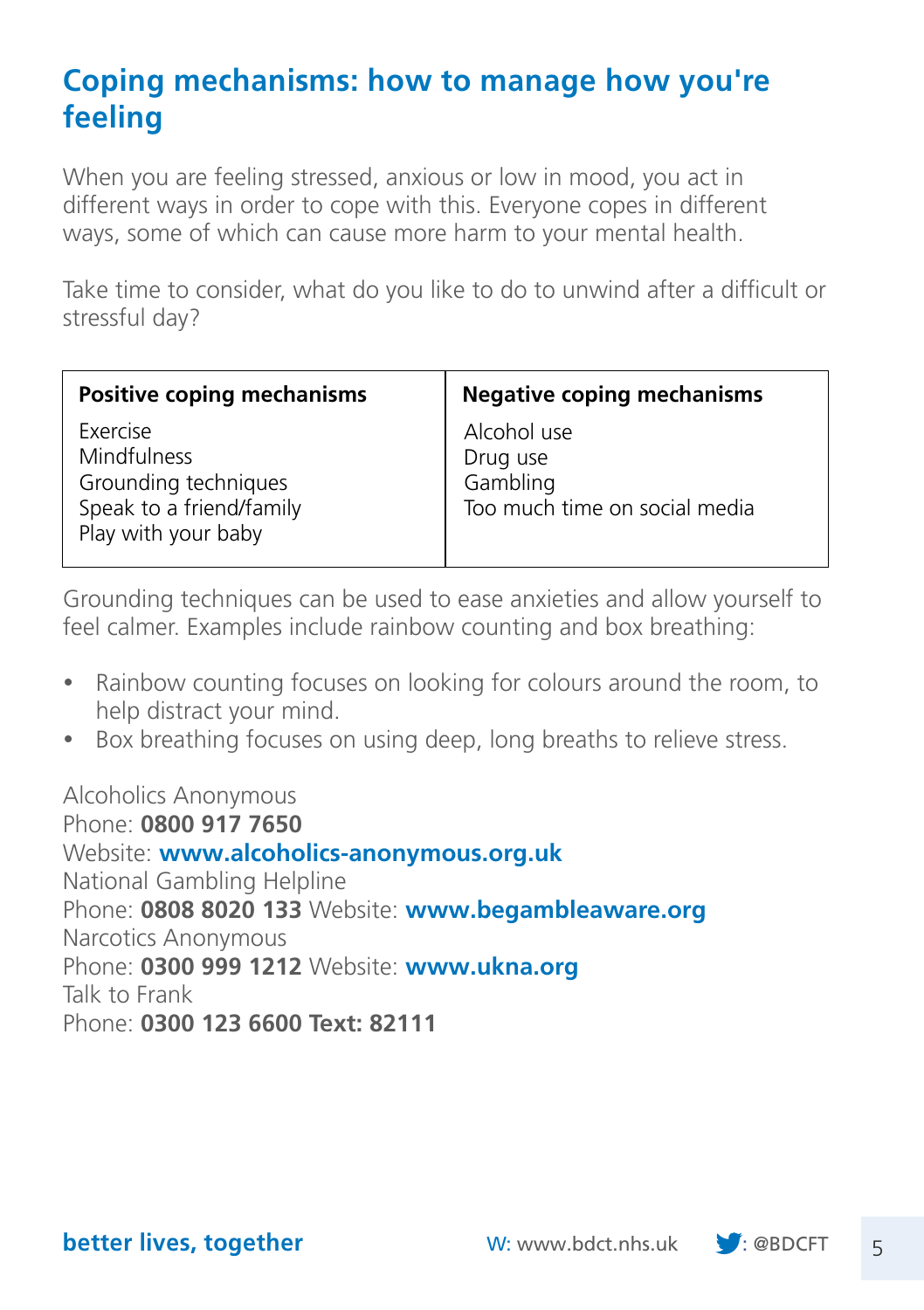### **Stress, anxiety, traumatic experiences**

Our brains are very alert to try to keep us safe. Parts of our brain are focused on detecting threat and then taking action to keep us safe. A part of our brain which is part of our threat system is called the amygdala. It alerts us to danger and sets off the alarm in our body if it detects any danger. This alarm triggers our flight, fright, freeze system, which helps us to take the action we need for our safety.

## **Fight, flight, freeze**

Our amygdala can sound the alarm in our brain:

- to save us from very serious threats,
- it can also sound the alarm when we are stressed.
- when we have worrying thoughts or relationship stresses, when we are worried about not belonging in a group,
- by things our brain has learnt to associate with a trauma, like a particular smell or sound,
- and sometimes we just don't know what set it off, after all everybody's brain makes plenty of mistakes!



When our brains have detected threat, our brain is so focused on our safety that sometimes other parts of the brain don't work so well. For example, a part of our brain called the hippocampus is involved in the storage of memories, but when we are experiencing threat it sometimes does not work so well. Later when we remember an experience that was a threat - a memory - sometimes it feels like it is happening again, rather than it being clear that that was in the past and we are safe now.

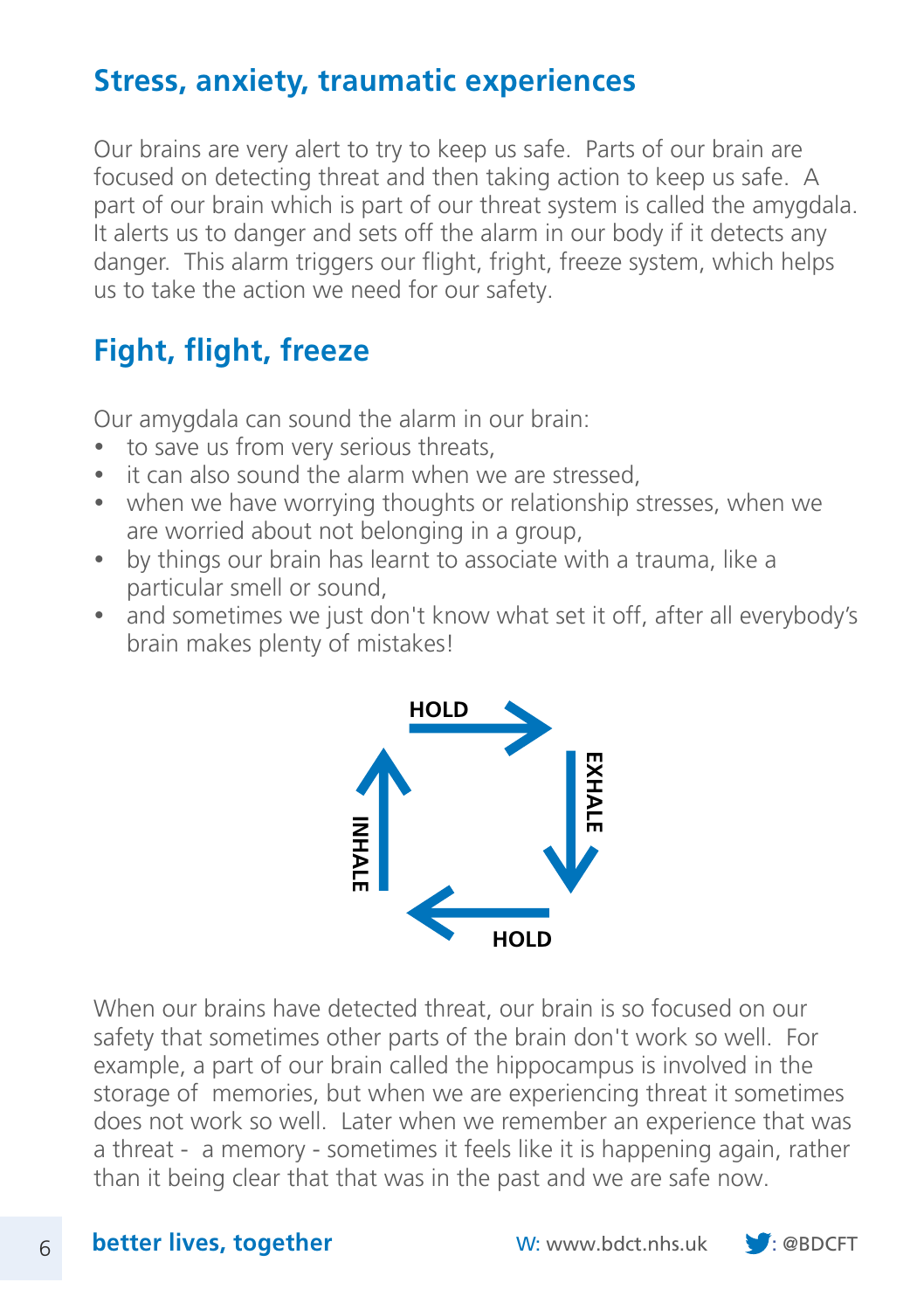If you are feeling stressed because of a trauma there are therapeutic interventions that can help. There are also strategies that you can use to help soothe your brain and relax your body.

For some people, their flight, fight, freeze safety system will be set off because they are feeling stressed, because they are experiencing lots of worries, or lots of change. There are interventions which can help manage anxiety. There are also strategies which you can use to help to soothe your brain.

## **Window of tolerance**



We each have a window of tolerance. We are in our window of tolerance when we feel safe enough. When we feel safe, we feel calm. We can manage problems as they crop up and they pass.

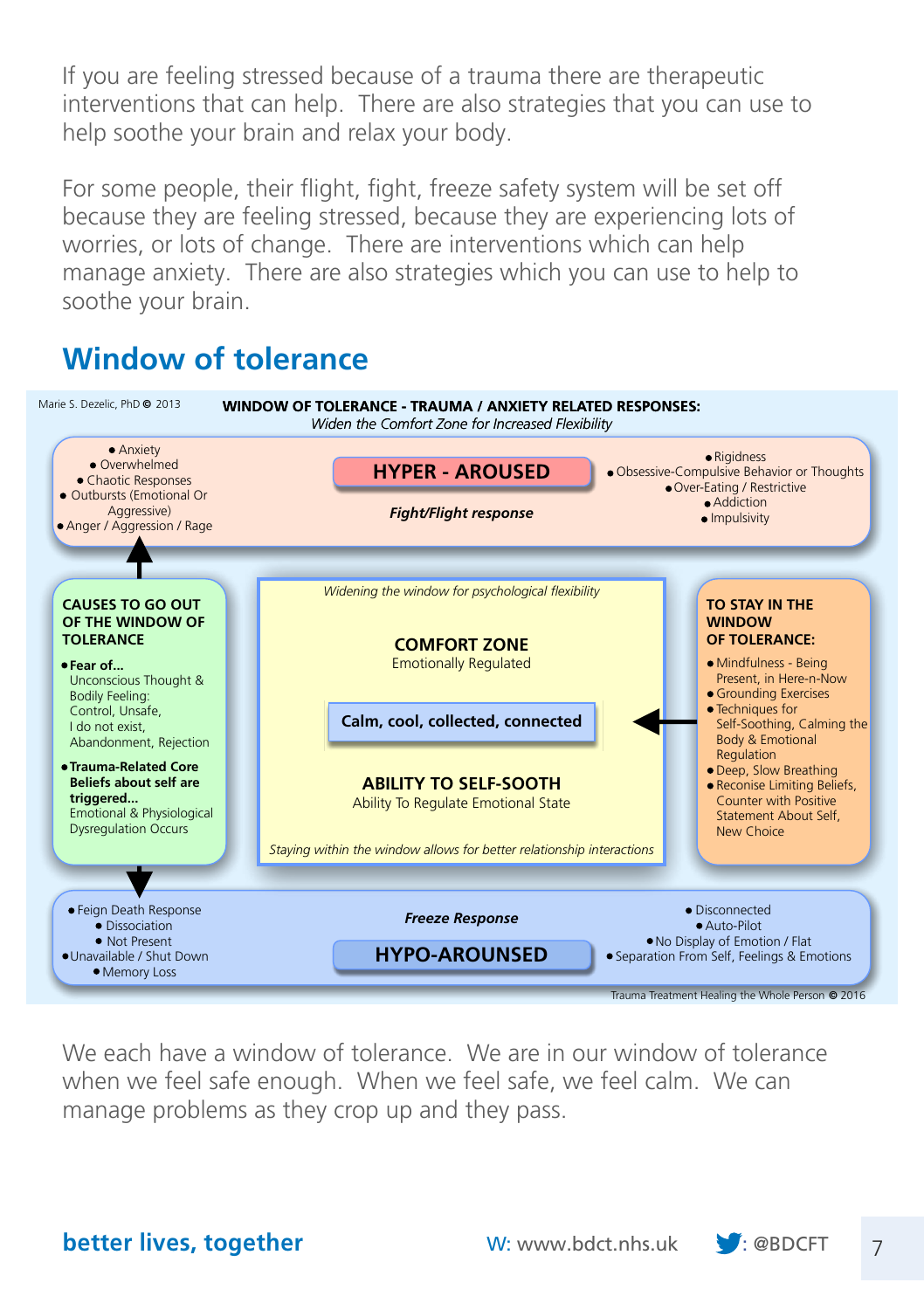But people can only cope with a certain amount of stress at any one time. We only have a certain amount of resilience. People can cope with different amounts of stress, some of this is genetics, some of this is about the amount of support they have, some of this is about the types of stress, some of this is about the strategies they can use and some of this is about how safe their brain generally feels. For example, someone who has experienced lots of trauma may have a brain that already feels less safe than someone who has not experienced lots of trauma.

When our brain detects too much threat we come out of our window of tolerance and our flight, fight system may be activated – we are hyperaroused, or our freeze system may be activated – we are hypo-aroused.

When we are hyper-aroused we may feel anxious, overwhelmed, angry, we may be chaotic, impulsive, have outbursts, we may have habits that are not healthy for us but that we use to help us feel less scared, or more in control.

When we are hypo-aroused we may feel numb, disconnected, unemotional, disassociated, flat, not present, and our memory may not work so well, we may feel like we are on auto pilot.

We can try and calm our brain in different ways to help us get back into our window of tolerance.

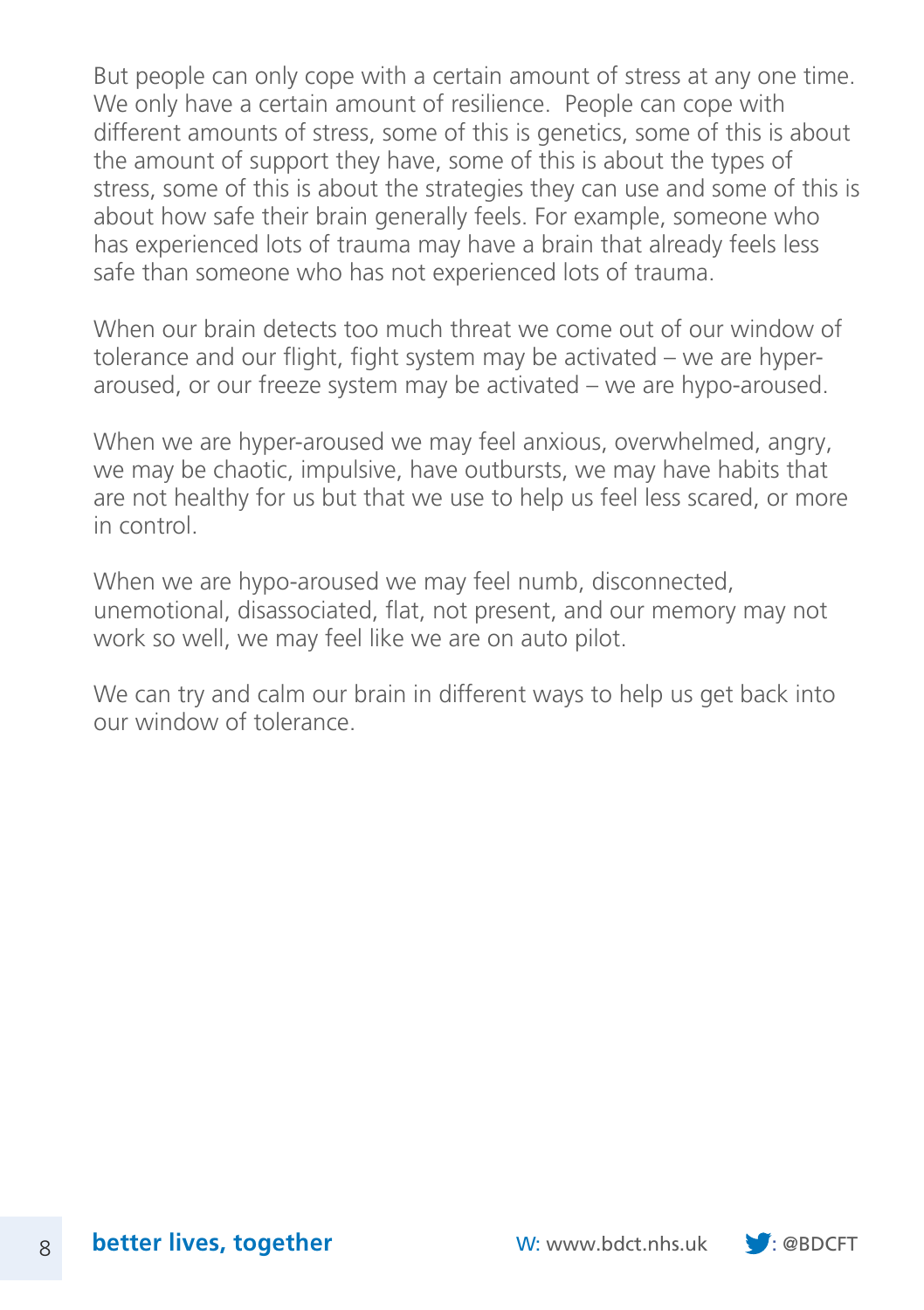## **Controlled shake and breathing exercise**

#### **Helping your brain know that right now you are safe**

#### Step one

#### Controlled shaking to help soothe anxiety

When you feel very anxious, stressed or fearful, you may notice that you start to shake or that you feel agitated, like your body is telling you to  $M$ 

#### What to do: controlled shaking ideas

If you are sitting, tap your feet and bounce your knees more than you normally would. If you are alone, stand and shake your body out. Shake your hands and arms. Sit down and shake your legs. Give your torso a wiggle. Move your head side- to-side.

Even better, put on some music that gets you dancing. Shake each leg and bounce on your toes like you see sprinters do before a race.

Shake it out, shake it off.

#### Why: shaking out anxiety

Shaking from anxiety is nature's way of de-stressing.

In the wild, when an animal has just avoided an attack, it will shake intensely for several minutes and then return to eating grass as if nothing has happened – it's part of the fight or flight response.

This shaking allows it to release the build-up of stress hormones that occurred during the "anxiety attack".

We often suppress shaking and tense up instead – it is as if we keep that energy locked in when it wants to get out by movement.

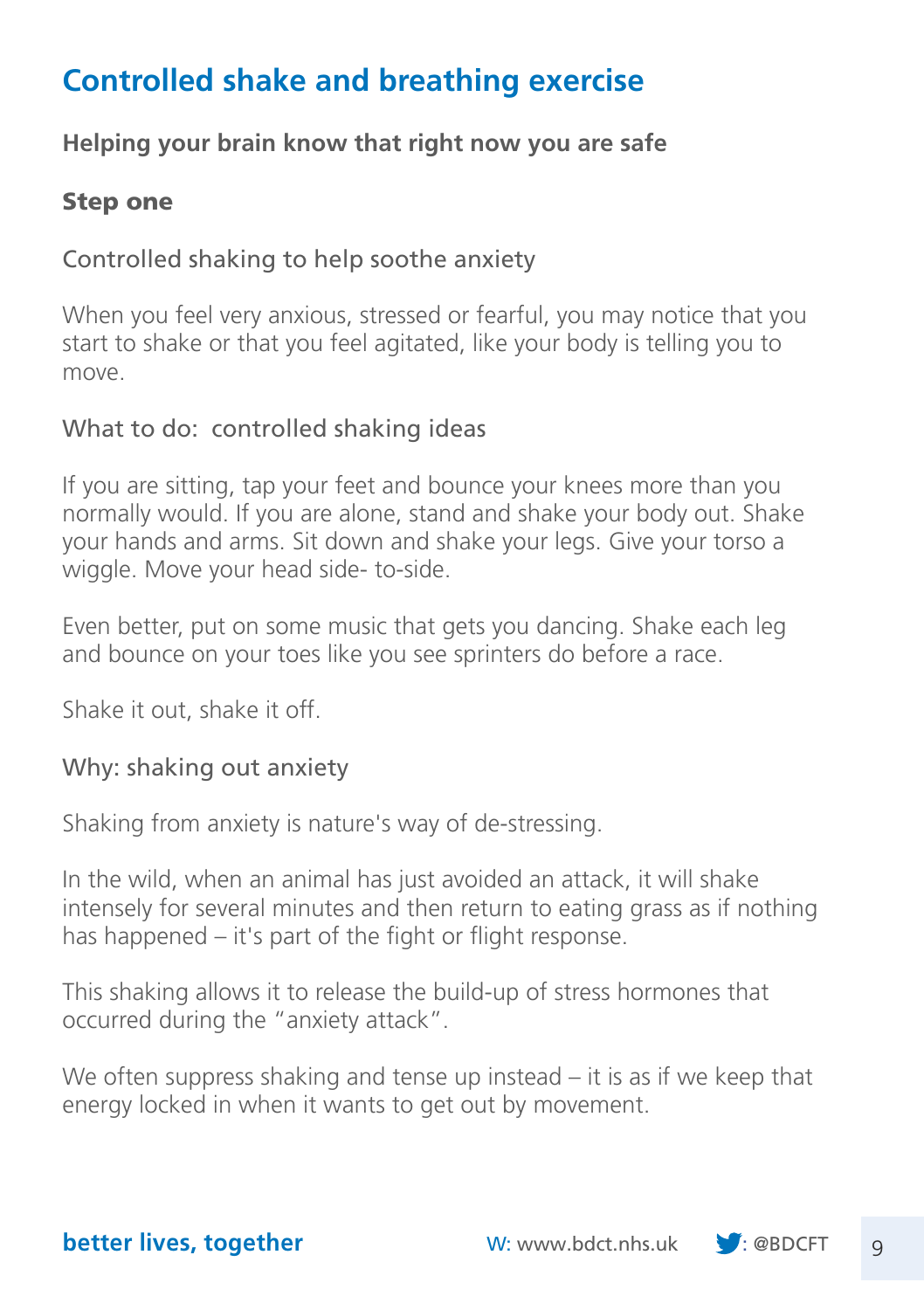#### Shaking is a part of the fight-or-flight response

When you're extremely anxious, your body activates a **fight-or-flight response to danger**, even when no real danger is present.

This response triggers a **rush of adrenaline, which feeds your body with energy**, arouses your nervous system and prepares to be able to fight or flight.

Shaking is a sign that your body is releasing energy. It happens when your fight-or-flight response winds down.

By choosing to shake your body you can discharge this energy faster. Exaggerate shaking.

#### Step two

Safe brain breathing

What to do: a gentle, longer breath out

Pause.

Just gently breathe out. Take a moment. Don't breathe out fast and hard. Imagine you have a line of birthday candles in front of you and all you want is for your out-breath to gently bend the flames of these candles. You are not trying to blow the candles out.

Pause again.

Repeat a few times.

By breathing out in a gentle way you are helping your breathing to begin to balance out. If you were running away from a sabre-toothed tiger you would not be breathing gently out! This gentle breath helps trick your brain into thinking you are safe.

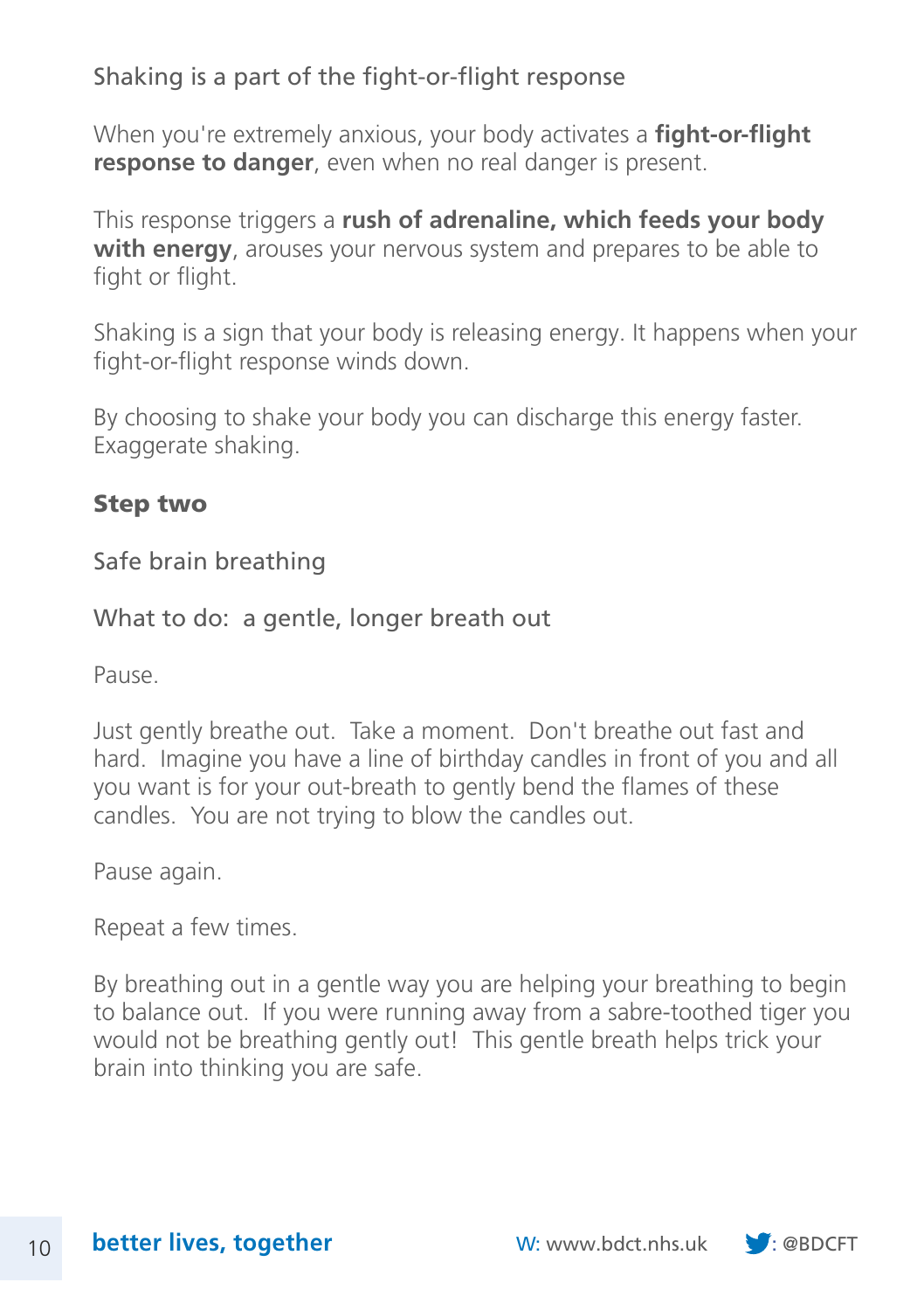#### Why: flight and fight breathing to safe breathing

When we are in danger our breathing changes. We breathe quickly so we get lots of oxygen into the body to help us be ready to run from the danger. You may find your body is telling you that you need to get more oxygen.

Sometimes you may become very attentive to your breathing – usually we breathe outside of our awareness and by paying lots of attention to it we alter the rhythm and start to over-breathe.

Even though you are over-breathing your body is so focused on danger that it tells you that you need to breathe more oxygen in and so you keep over-breathing.

You may notice these symptoms:

- Rapid heartbeat.
- Chest pains.
- Light-headedness/feelings of faint.
- Difficulty concentrating.
- Shortness of breath
- Weak or tingling limbs.

These may worry you and so you feel more in danger and over-breathe more.

A gentle slow breath out helps your brain feel safe.

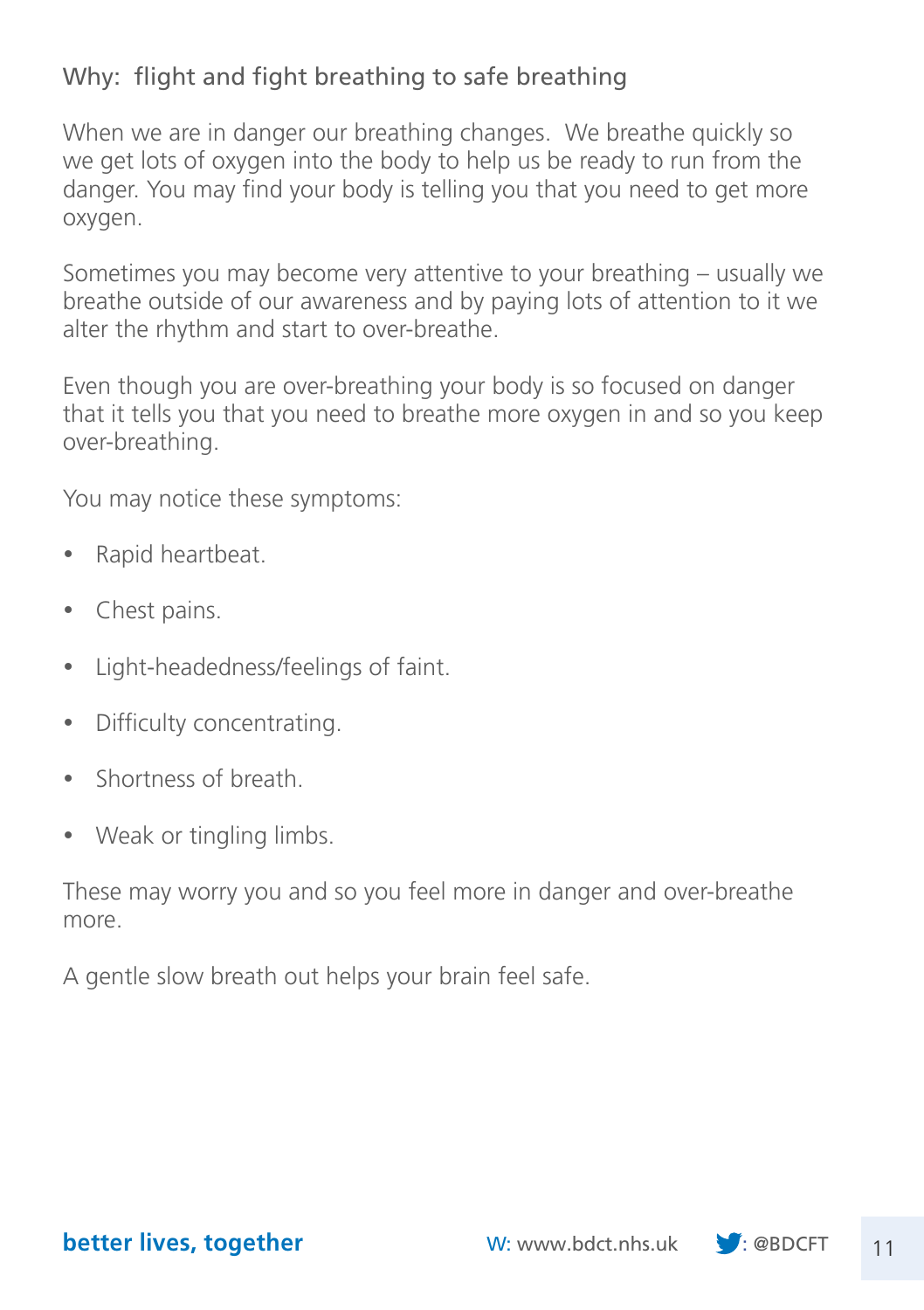#### Step three

#### Build the habit of telling your brain that you are safe

Get into the habit of doing step one and two.

Your brain may be in the habit of telling yourself you are in danger. You are building a new habit of telling your brain you are safe. You can tell yourself out loud that you are safe when you start and finish step one and two.

Building habits takes repetition so try a reminder on your phone to do the steps or try to do them before you have a cup of tea, or after you have done a regular task like changing a nappy.

By building a habit of telling your brain you are safe the anxiety doesn't build up and catch you out, rather you soothe your brain.

## **Progressive muscle relaxation**

- $\bullet$  Sit in a comfortable chair (or lie on the floor, or on a bed). Ensure you will not be disturbed by other noises. If you become aware of sounds just try to janore them and let them leave your mind just as soon as they enter.
- Make sure the whole of your body is comfortably supported including your arms, head and feet. (Rest your arms on the arms of the chair, with your feet flat on the floor - if sitting!).
- Close your eyes. Feel the chair supporting your whole body your legs, your arms, your head. If you can feel any tension, begin to let it go. Take two slow and deep breaths, and let the tension begin to flow out.
- Become aware of your head notice how your forehead feels. Let any tension go and feel your forehead become smooth and wide. Let any tension go from around your eyes, your mouth, your cheeks and your jaw. Let your teeth part slightly and feel the tension go.

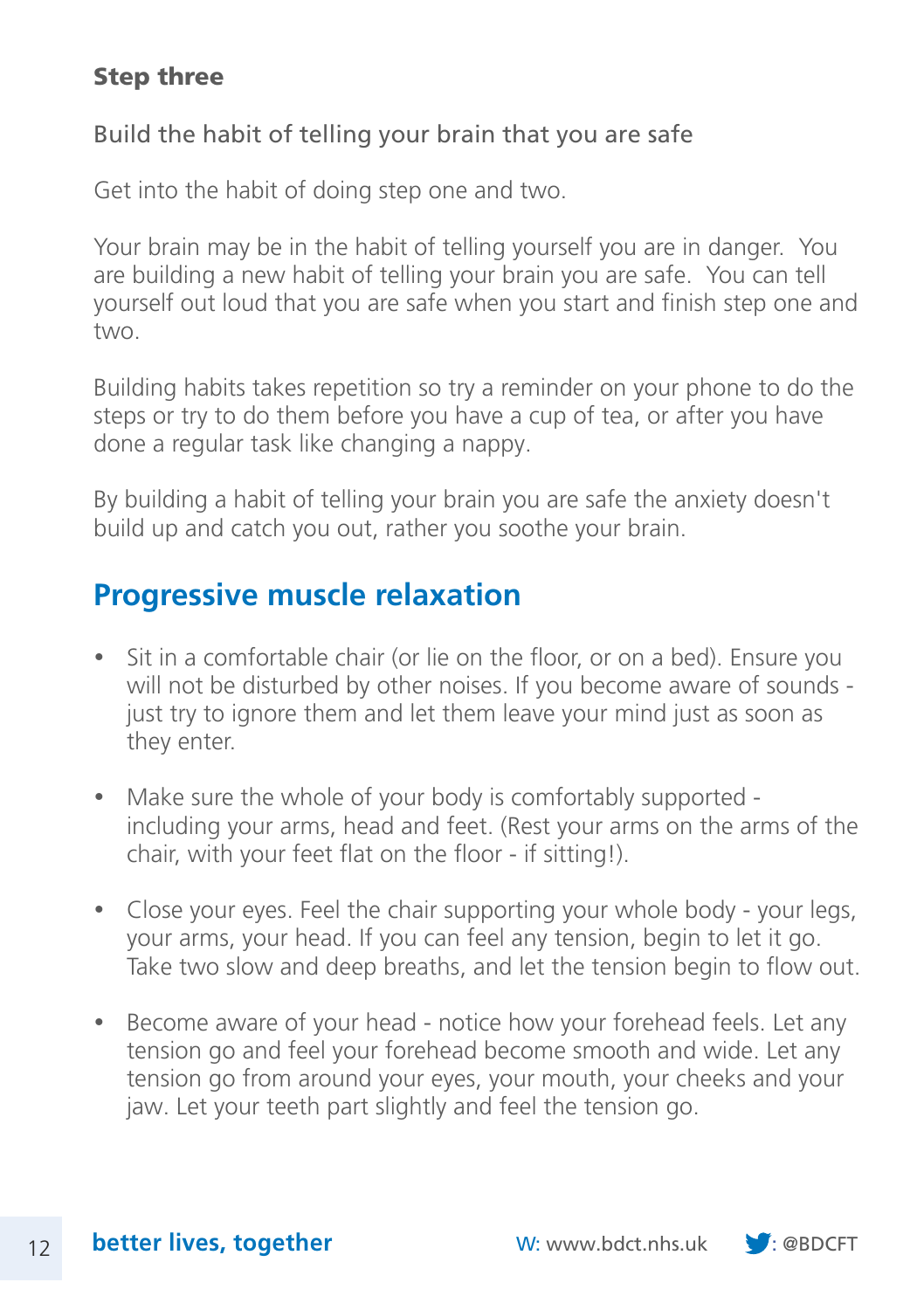- Now focus on your neck let the chair take the weight of your head and feel your neck relax. Now your head is feeling heavy and floppy. Let your shoulders lower gently down. Your shoulders are wider, your neck is longer.
- Notice how your body feels as you begin to relax.
- Be aware of your arms and your hands. Let them sink down into the chair. Now they are feeling heavy and limp.
- Think about your back from your neck to your hips. Let the tension go and feel yourself sinking down into the chair. Let your hips, your legs and your feet relax and roll outwards. Notice the feeling of relaxation taking over.
- Think about your breathing your abdomen gently rising and falling as you breathe. Let your next breath be a little deeper, a little slower.
- Now, you are feeling completely relaxed and heavy. Lie still and concentrate on slow, rhythmic breathing.
- Then you want to count back from five to one and open your eyes. Wiggle your fingers and toes, breathe deeply and stretch. Pause before gently rising.

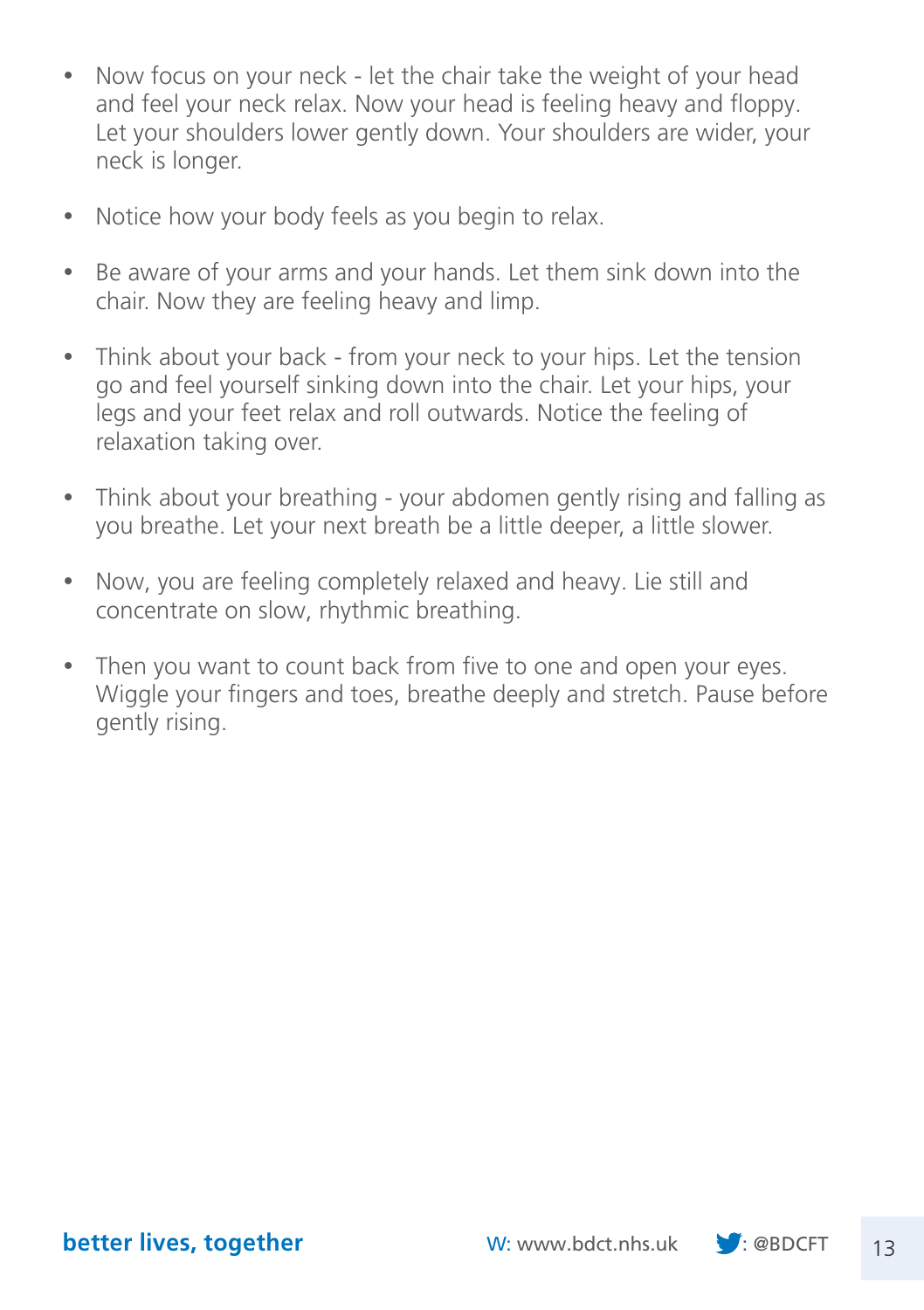## **Grounding exercise**

## **GROUNDING WITH YOUR FIVE SENSES** Idear

What are

5 **THINGS YOU CAN SEE** 

**THINGS YOU CAN FFFL** 

**THINGS YOU CAN HEAR** 

**THINGS YOU CAN SMELL** 

**THING YOU CAN TASTE** 





WALKING 17 ND **OWTNG FEFT ON THE FLOOR** 

**PENCIL IN HAND** 

PICTURE ON THE WALL

**PEOPLE** 

RIRDS **CHIRPING CLOCK TICKING CAR HORNS** 

**FOOD FROM THE CAFETERIA LAUNDRY DETERGENT ON CLOTHES FRESH CUT GRASS** 

MINT **Breakfast TOOTHPASTE** 

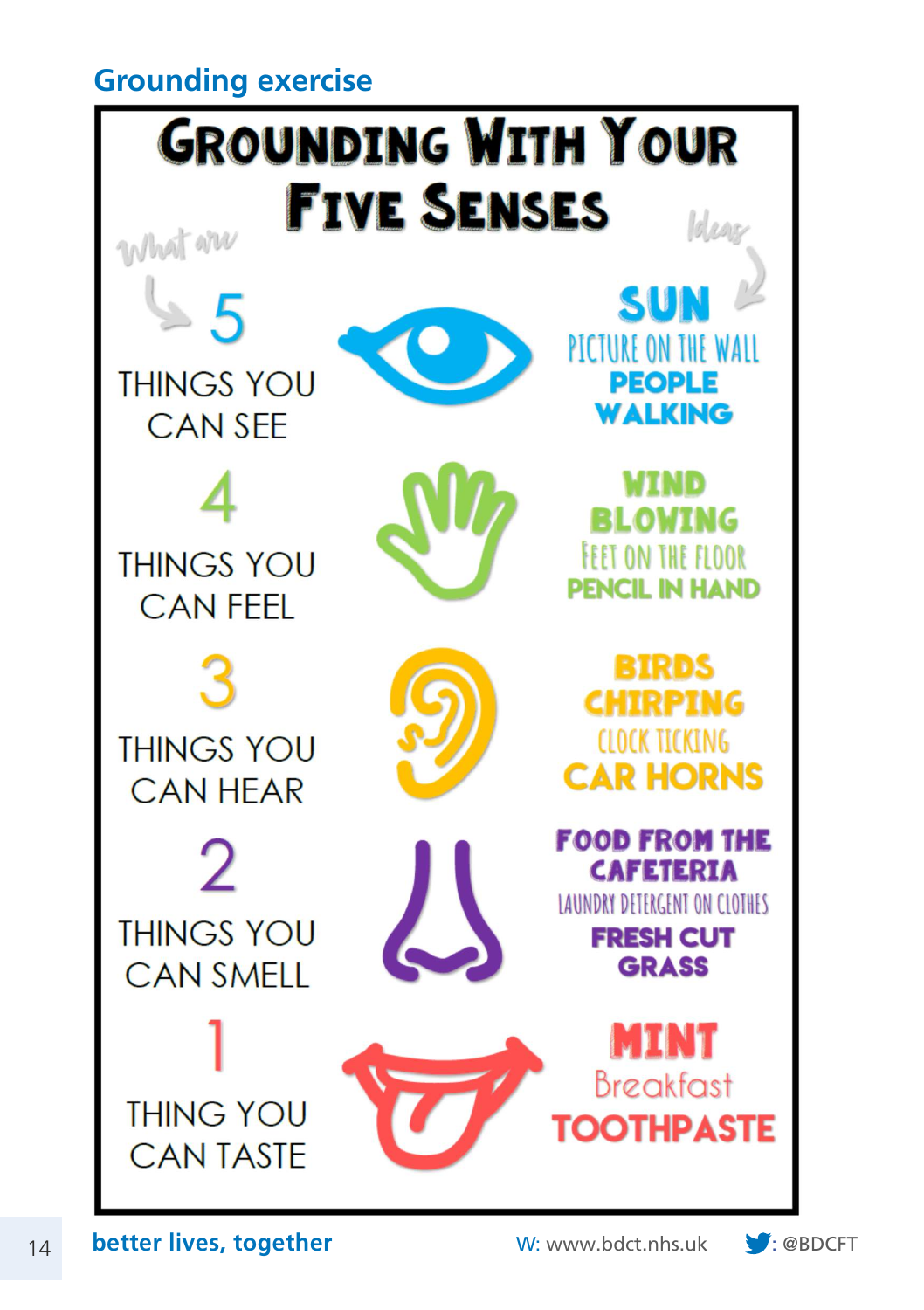## **Change your brain chemistry: to reduce extreme emotions fast remember these skills:**

#### **Tip the temperature of your face with cold water (to calm down fast)**

- · Holding your breath, put your face in a bowl of cold water, or hold a cold pack (or zip-lock bag of cold water) on your eyes and cheeks.
- · Hold for 30 seconds. Keep water over 10°C (Only suitable for adults).

#### **Intense exercise (to calm down your body when it is revved up by emotion)**

· Engage in intense exercise, for a short while: running, walking fast, jumping, playing basketball, lifting weights, etc.

#### **Paced breathing (pace your breathing by slowing it down)**

· Breathe deeply into your belly.

- · Slow your pace of inhaling and exhaling way down (on average, five to six breaths per minute).
- · Breathe out more slowly than you breathe in (for example, 5 seconds in and 7 seconds out).

#### **Paired muscle relaxation (to calm down)**

- · While breathing into your belly deeply tense your body muscles (not so much as to cause a cramp).
	- · Notice the tension in your body.
	- · While breathing out, say "relax" in your mind.
	- · Let go of the tension. Notice the difference in your body.

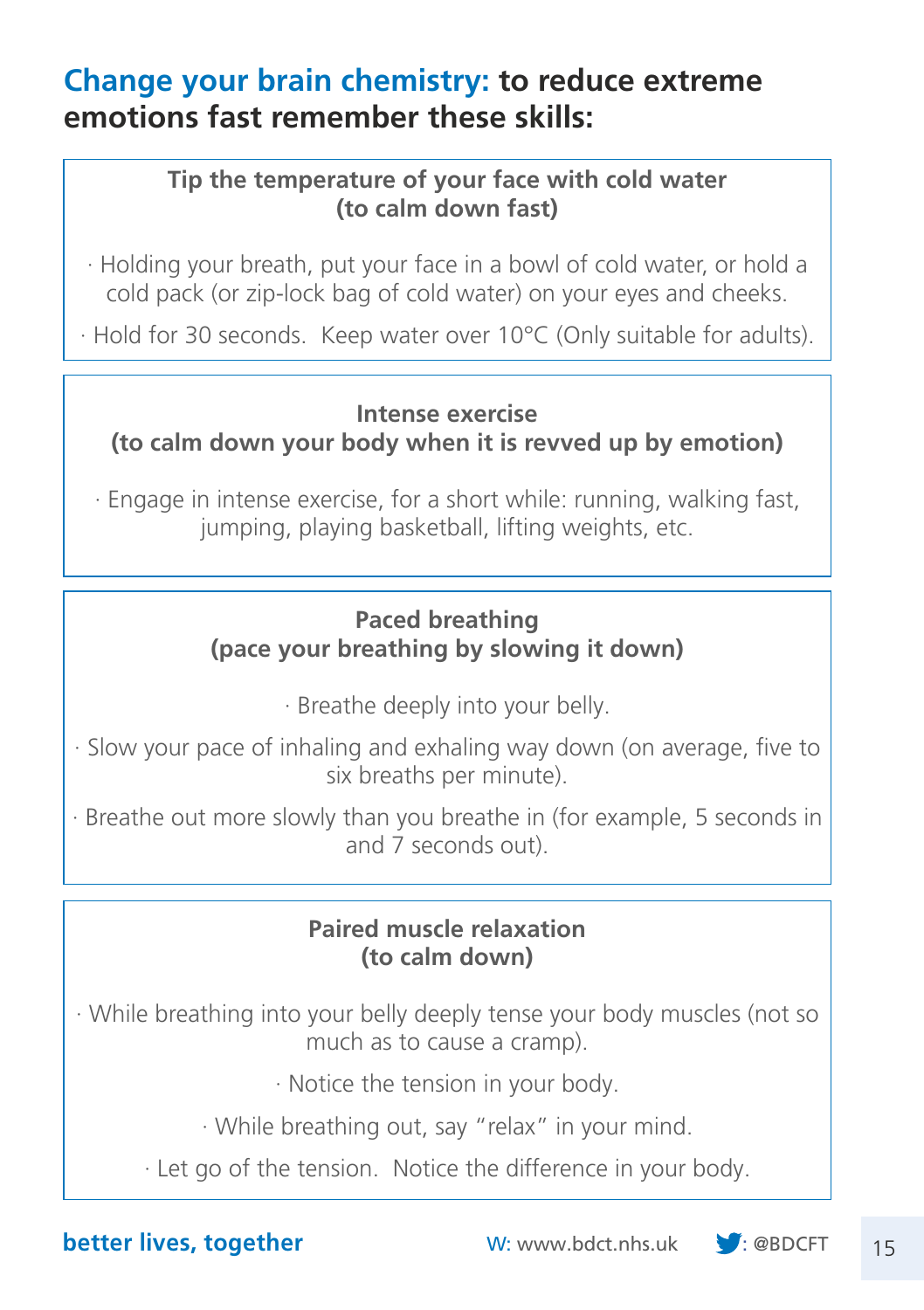### **Pause**

When we are feeling overwhelmed or anxious it might be a good time to **STOPP.** Why don't you give it a go?



**Stop** 

Take a breath

Observe – describe the feelings, images, thoughts, body sensations, triggers.

**Pull back / Put in some Perspective. What's the bigger picture? Take the** helicopter view. Is this fact or opinion? How would someone else see this? Is there another way of looking at this?

Practice what works. What is the best thing to do right now – for me, for others, for the situation.

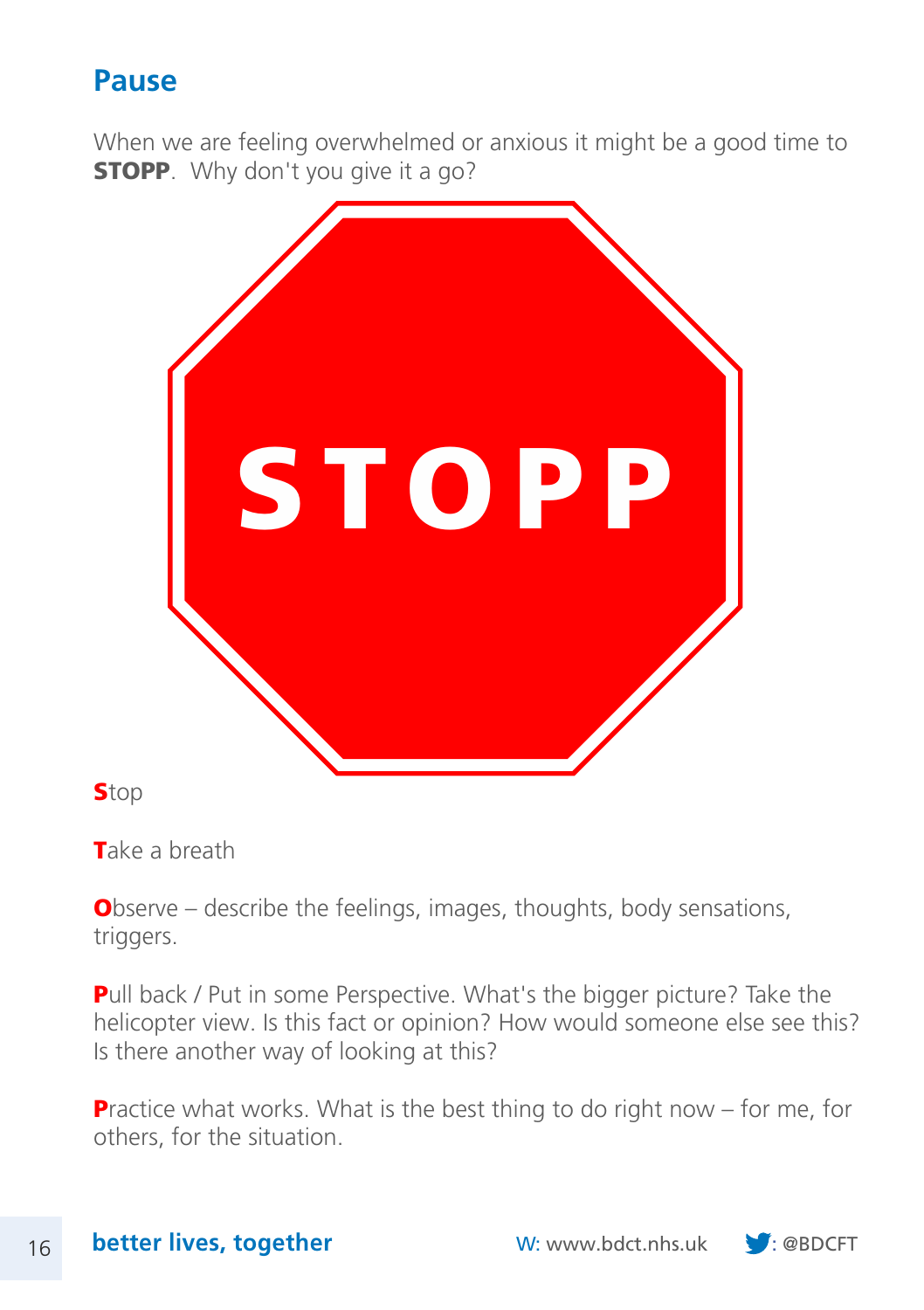## **Managing difficult moments with a baby**

When we are stressed we are less able to empathise with others and less good at seeing others' perspective. It is important to remember that babies and children cannot understand what you are experiencing and cannot know what to do for you.

Babies and children need sensitive, good enough parents. Babies and children often want to be close to their parent. They are very good at picking up other people's stress and although they do not understand it, it can worry them. When a baby or child is worried, they feel stressed and their alarm system may be set off too. Then they may be in their flight, fight, freeze system too – both of you are in your alarm systems! This often results in more frustration.

Babies and younger children don't have the brain development to manage their own emotions and they need you to soothe their brain. For example, talk calmly or sing, give your baby skin to skin, hold them close, have a warm bath, go for a walk outside. As children get a little older, some of the exercises in this leaflet may be helpful for them too.

If you feel that you are unable to cope or you are becoming angry with your baby or child, take a moment:

- Move away from your child if necessary and practice STOPP.
- Remember your baby does not mean to upset or anger you.
- Try to understand their perspective and experience.
- Ask a friend or relative for some support.
- Soothe your brain and soothe their brain. Use some exercises from this leaflet.

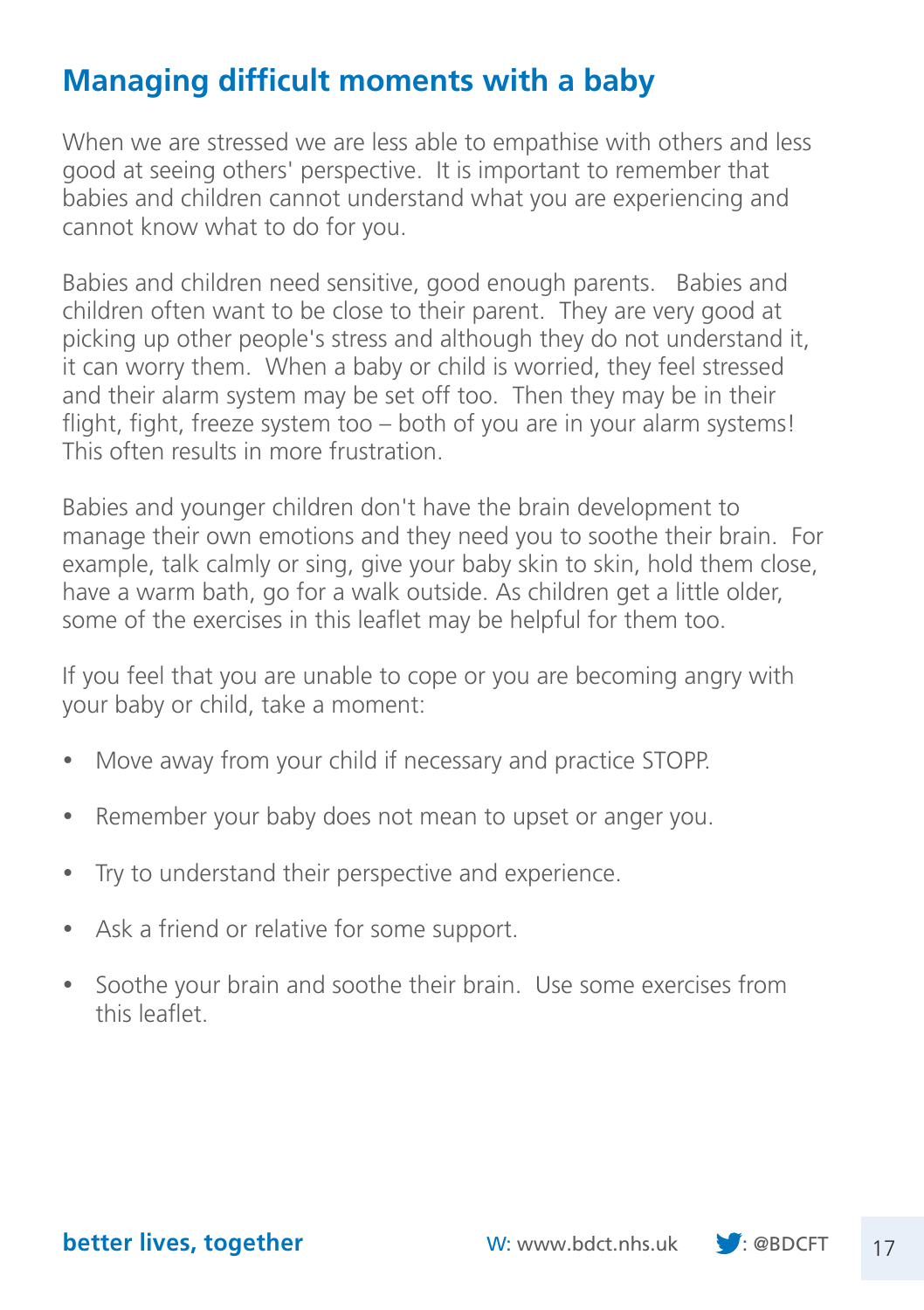## **Where can I get support?**

If you are struggling, then speak to your GP or another healthcare professional. There are several organisations and groups available, that can offer you peer support and guidance.



| <b>Bradford Mind</b> |                               |
|----------------------|-------------------------------|
| Email                | : admin@mindinbradford.org.uk |
| Website              | : www.mindinbradford.org.uk   |
| Telephone            | : 01274 594 594               |

## **NHS**

#### **Bradford, Airedale, Wharfedale, Craven MyWelbeing College**

#### MyWellbeing College

Telephone : 0300 555 5551 Website : **www.bmywellbeingcollege.nhs.uk**



helping people traumatised by childbirth

The Birth Trauma Association Website : www.birthtraumaassociation.org.uk/help**support/fathers-partners-page**



Website : **https://www.bradford.gov.uk/EarlyHelp**

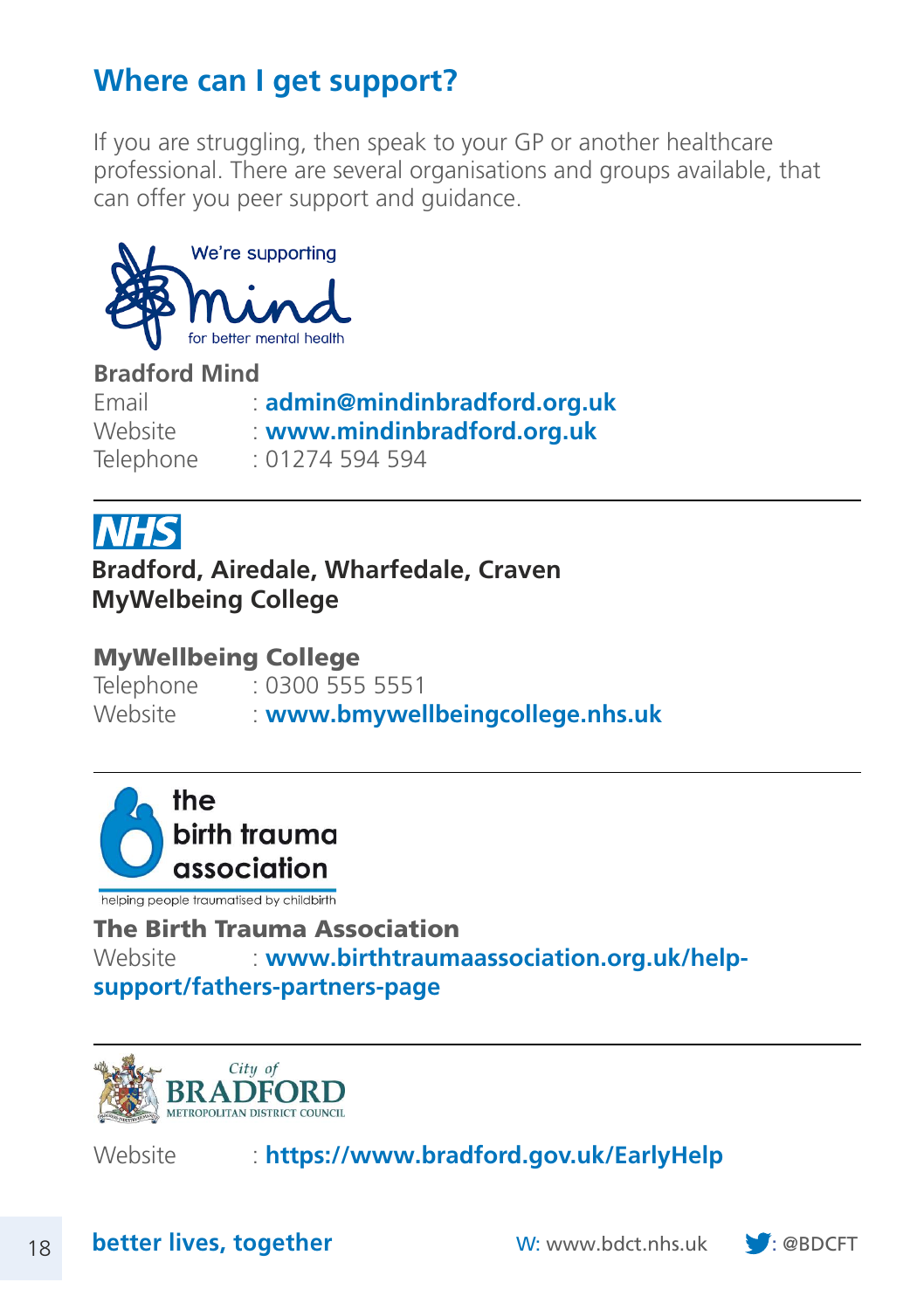# nct

**NCT**

Website : https://www.nct.org.uk/life-parent/dads-and-

## **partners**



#### **Best Beginnings/ Out of the Blue**

| Website  | : www.bestbeginnings.org.uk/out-of-the-blue |
|----------|---------------------------------------------|
| Facebook | : www.facebook.com/bestbeginningscharity    |
| Twitter  | : twitter.com/bestbeginnings                |



#### **Andys Man Club**

- Website : **www.andysmanclub.co.uk**
- Facebook : **/AndysManClub**
- 
- Twitter : **@AndysManClubUK**
- Instagram : **@AndysManClubUK**

Every Monday at 7PM (except bank holidays) Bradford: Millside Centre BD1 2HS Leeds: Leeds College of Building North Street Leeds LS2 7QT



#### **CALM:**

Campaign Against Living Miserably, for men aged 15-35. Website: : **www.thecalmzone.net/** Telephone : 0800585858

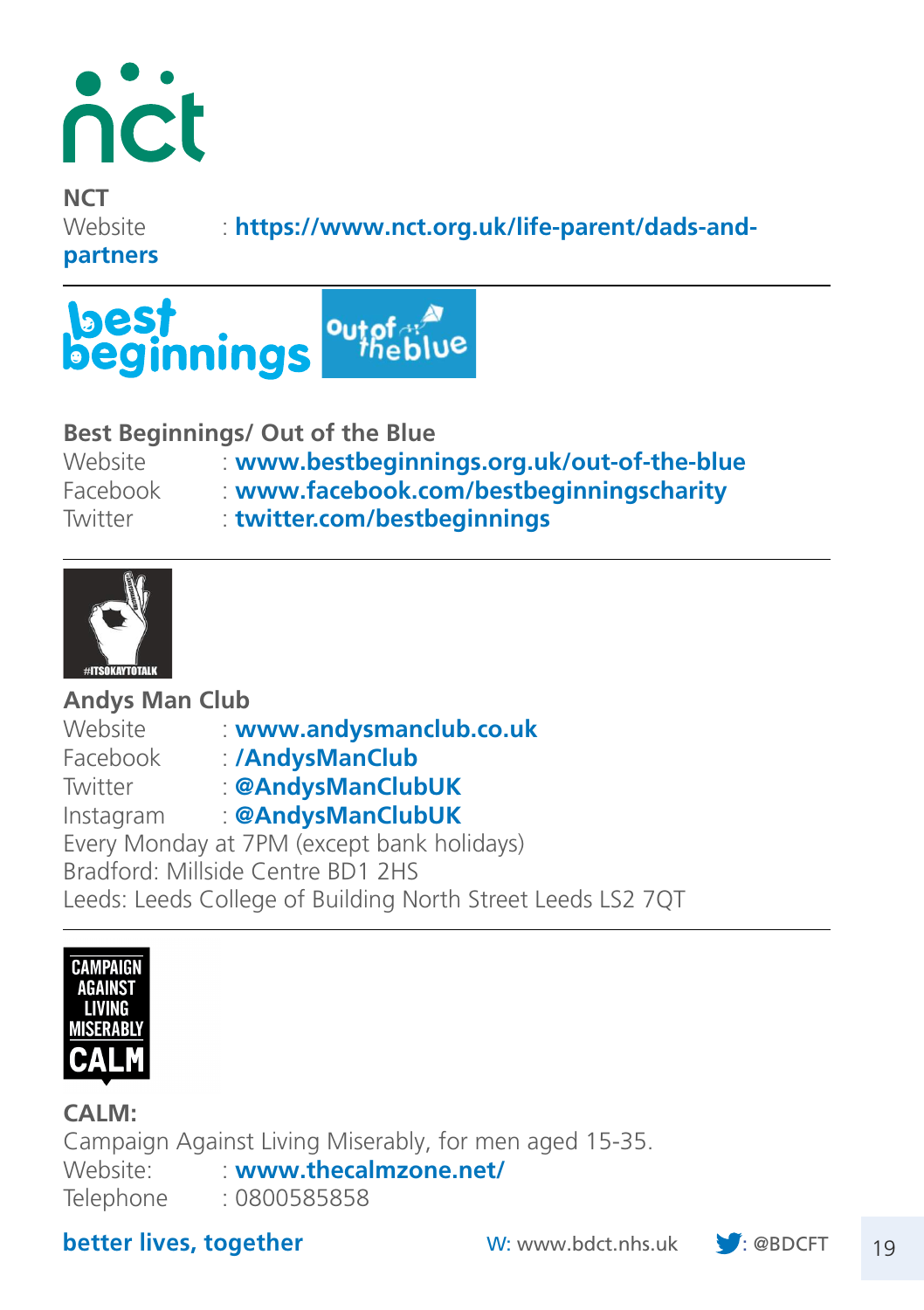# nct

**NCT partners**

Website **: https://www.nct.org.uk/life-parent/dads-and-**

## **C**carers' resource

#### **Carers Resource**

Bradford : 15 Park View Court, St Paul's Road, Shipley BD18 3DZ Tel: 01274 449660

Harrogate: 11 North Park Road, Harrogate HG1 5PD Tel: 01423 500555

Skipton: Ronaldsway House, 36 Brook Street, Skipton BD23 1PP Tel: 01756 700888

## **DadPad**®

**DadPad**

Website : **www.thedadpad.co.uk**



**The Equity Partnership - Equity Centre** 1 Longlands Street, Bradford, West Yorkshire Telephone: 01274 727759 or 07404840598 Email : **lgbtkeighley@gmail.com admin@equitypartnership.org.uk** Website: **www.equitypartnership.org.uk**

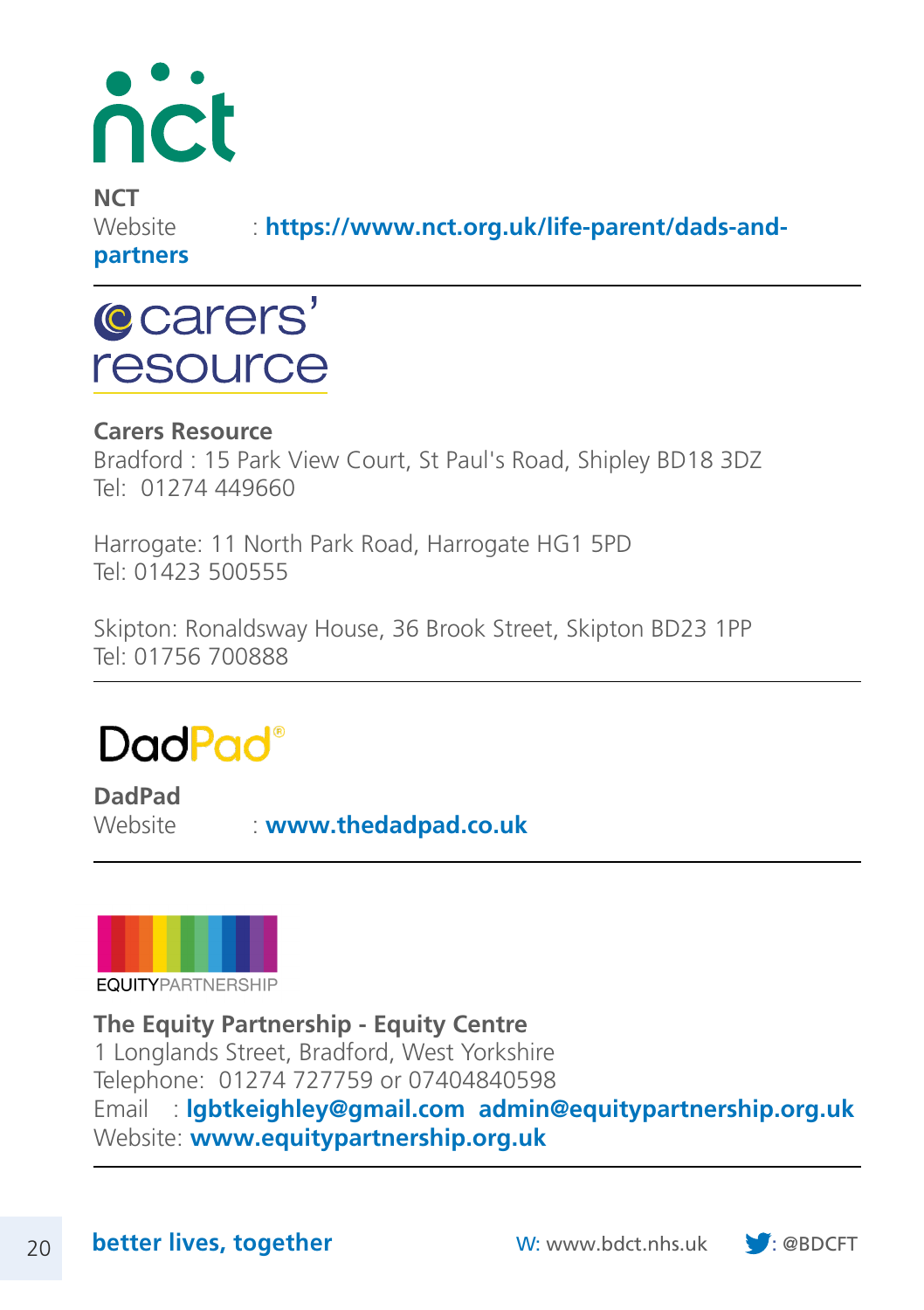

#### **Family lives** Website : www.familylives.org.uk/advice/vour**family/parenting/parenting-in-same-sex-relationships**

Telephone : 08088002222



**Pride and Joy playgroup** Facebook : www.facebook.com/Prideandjoyplaygroup



**Proud 2B parents**  Telephone : 07843913001

Website : **www.proud2bparents.co.uk**

#### **It's worth talking about**

Mondays 6.30-8.30pm Hop on Worth 24 Cavendish Street, Keighley Industry Barista 5 Mill Hey, Haworth

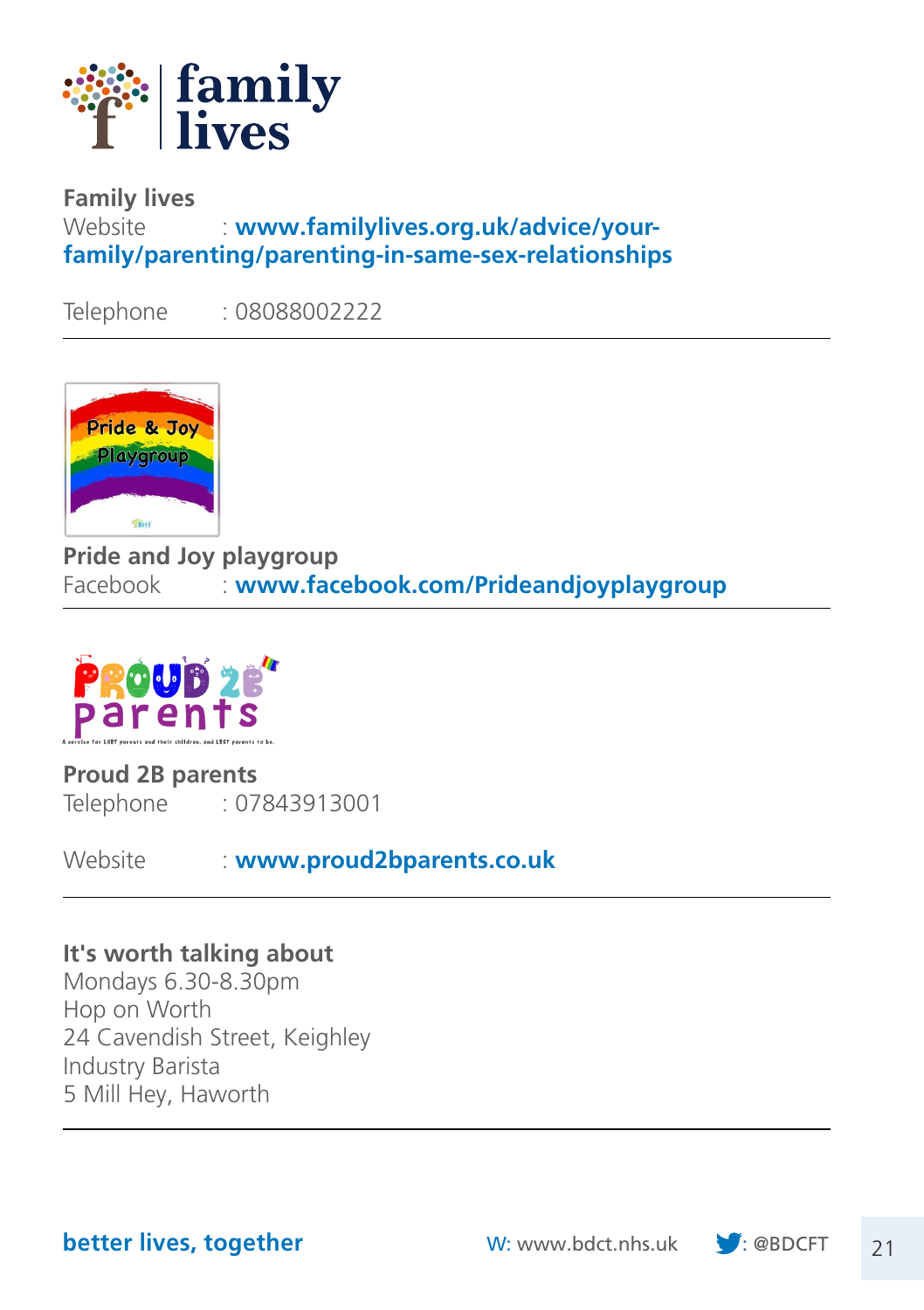#### **Yorkey dads**

Dads group based in York, also offers online support. Website : **yorkeydads.co.uk**  Twitter : **@YorkeyDads**  A timetable of groups in Bradford, Airedale and Craven: **https://www.betterliveshealthyfuturesbw.nhs.uk/informationzone/**

#### **Anxiety UK**

Provides support if you have been diagnosed with an anxiety condition.<br>Phone : 03444 775 774 Phone : 03444 775 774<br>Website : **www.anxietyi** Website : **www.anxietyuk.org.uk** 

#### **Men's Health Forum**

24/7 stress support for men by text, chat and email. Website : **www.menshealthforum.org.uk** 

#### **Samaritans**

Confidential support for people experiencing feelings of distress or despair. Phone : 116 123

Website : **www.samaritans.org.uk** 

#### **SANE**

Emotional support, information and guidance for people affected by mental illness, their families and carers.

SANEline : 0300 304 7000

Textcare: support via text message, sent when the person needs it most:

#### **www.sane.org.uk/textcare**

Peer support forum: **www.sane.org.uk/supportforum**  Website: **www.sane.org.uk/support**

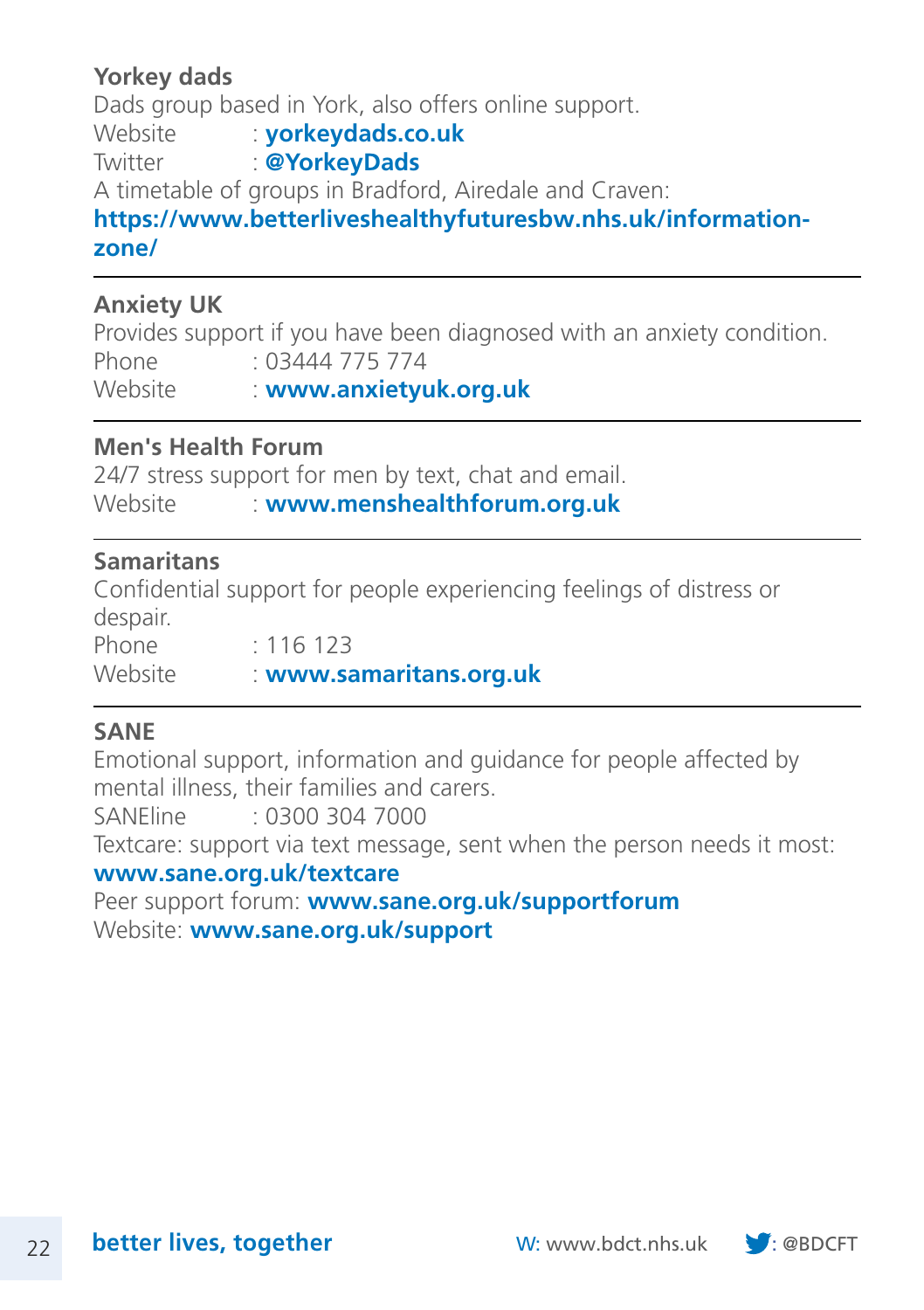